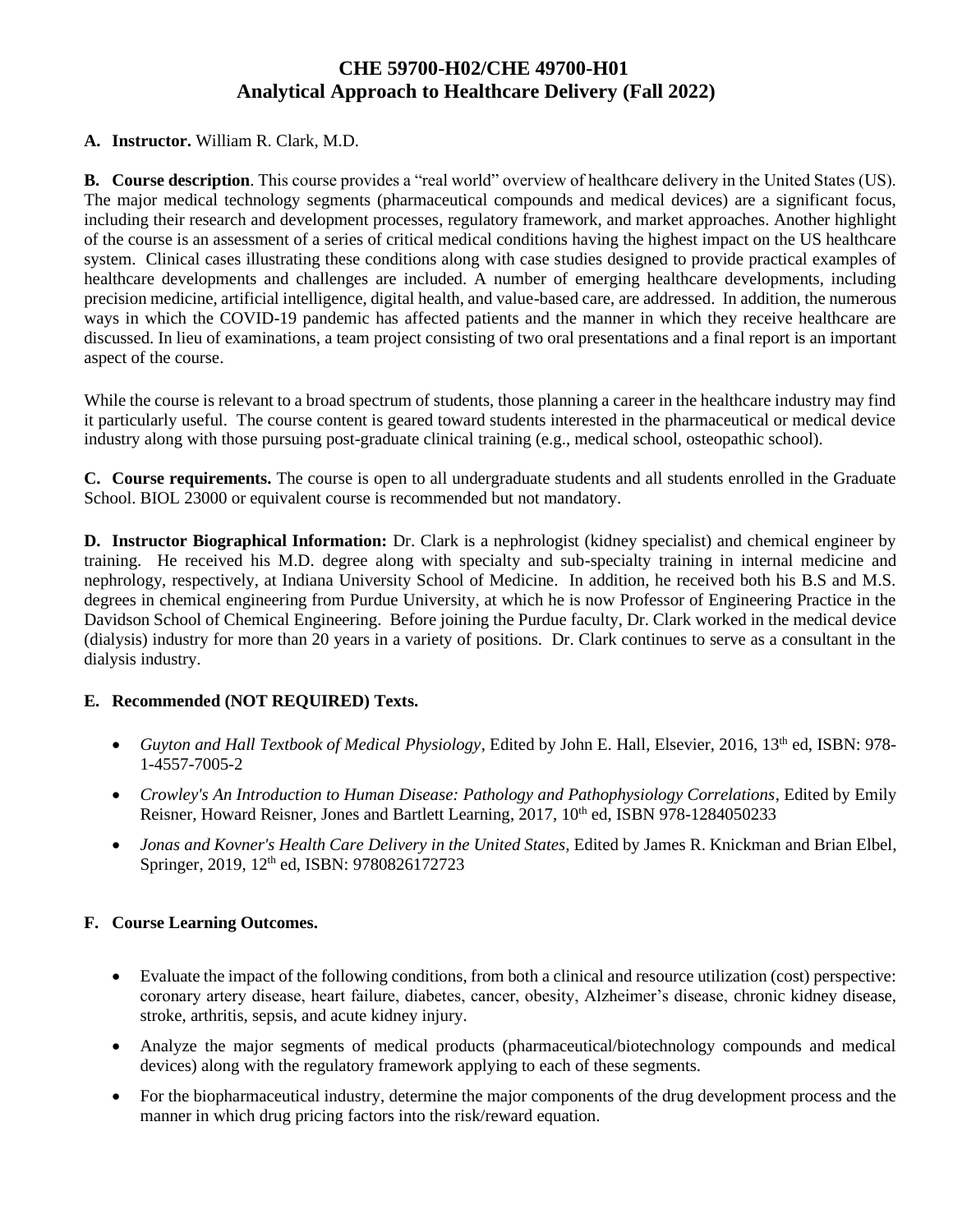- Assess US health economics by identifying the major cost drivers in the healthcare system (hospital care; physician costs; drugs and other medical products).
- Formulate a basic understanding of the sources of health insurance coverage in the US, including the differences between government-based (Medicare/Medicaid) and commercial payers.
- Explain several evolving trends which have the potential to influence healthcare substantially in the future, including precision medicine, artificial intelligence, digital health, and value-based care.

### **G. Course Meeting Schedule.**

| Lectures:         | Tuesday/Thursday 3:00-4:15 PM; HAMP 2102 |  |
|-------------------|------------------------------------------|--|
| Presentation 1:   | TRD.                                     |  |
| Presentation 2:   | TRD                                      |  |
| Final Report due: | TBD                                      |  |

At the approximate mid-point of the semester, students will assemble into groups of 2-3 and choose a high-impact clinical condition to study. Each group will provide two progress updates (Presentations 1 and 2) during the course of the semester in lieu of formal examinations. A complete written summary of each group's assessment (Final Report) will be due at semester's end in lieu of a final examination.

#### **H. Instructor Contact Information.**

Professor William R. Clark – Email: clarkw@purdue.edu, Telephone: (765) 496-8647 (office); (317) 691-1438 (cell) **Office:** FRNY 1055 **Office Hours:** TBD

**I. Assessment of Course Outcomes.** A weighted average grade will be calculated as follows.

Homework assignments (4): 20% of total Presentations (2): 40% total Final report: 40% of total

### **The grading scale will be as follows.**

A:  $100 - 85\%$  of the weighted points B:  $84.9 - 75\%$  of the weighted points C:  $74.9 - 65\%$  of the weighted points D:  $64.9 - 55\%$  of the weighted points F: Less than 55% of the weighted points

Note that students with grades within 3 weighted percentage points of either the upper or lower bounds of a grade range listed above will receive a "plus" or "minus" mark, respectively, after his/her score (*e.g.*, scores between 75% and 78% of the total weighted points would earn an B–). Marks of an A– will not be given.

#### Group projects

Student groups may assess a high-impact clinical condition from the list of those discussed in class or another one (with instructor approval). In either case, each group should plan to meet with Professor Clark before beginning work on the project to set expectations. The assessment will include the clinical characteristics of the disorder along with its causes, demographics, and current treatment – these topics will be presented in Presentation 1. With Professor Clark or another engineering faculty member serving as a mentor, an unmet clinical need for the disorder will be identified along with an engineering-based solution for the problem – these considerations will be the focus of Presentation 2. For a particular disorder, the engineering approach can have a direct clinical effect (e.g., improved medical device treatment) or indirect clinical effect (e.g., novel manufacturing approach for pharmaceuticals).